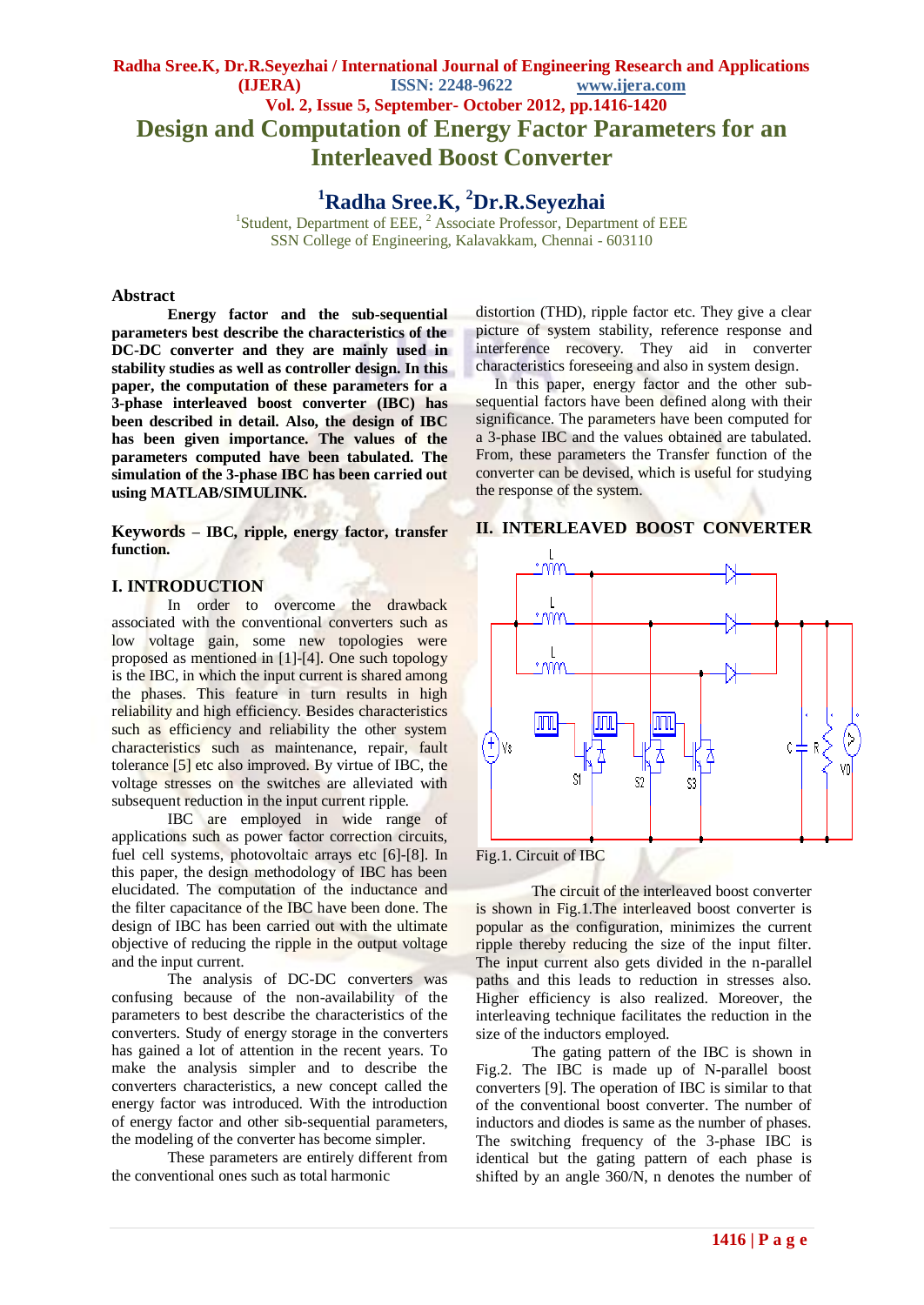## **Radha Sree.K, Dr.R.Seyezhai / International Journal of Engineering Research and Applications (IJERA) ISSN: 2248-9622 www.ijera.com Vol. 2, Issue 5, September- October 2012, pp.1416-1420**

phases [10]. In case of 3-phase IBC, the angle is 120º. 3-phase IBC is mostly preferred as the current ripple can be reduced considerably. Interleaving technique reduces the Electromagnetic interference (EMI); therefore, the size of the EMI filter also gets reduced [11].



#### Fig.2. Gating pattern of IBC.

# **III. DESIGN ASPECTS**

The design of IBC generally involves the selecting the number of phases, duty ratio, inductors, power switches etc [12]-[13]. This requires a good knowledge of the peak currents. The inductors and the diodes in all channels should be kept identical. Designing the components in the power path is similar to that of the single boost converter with which operates at  $1/n$  times the power.

#### **A. Selection of number of phases**

It has been observed that the ripple in the input current decreases with increase in the number of phases. On the other hand, the cost and complexity of the circuit also increases. So, a compromise had to be made between them. In this paper, the number of phases was chosen to be three to reduce the ripple content without increasing the cost drastically.

#### **B. Selection of duty ratio**

Duty ratio also aids in ripple reduction and hence it has to be selected carefully. From the plot of the input current ripple versus the duty ratio, it can be found that for an N-phase IBC, the ripple can be zero at particular values of duty ratio [14]-[16]. For a 3 phase converter, the ideal duty ratio at which the ripple is zero is 0.7.

### **C. Selection of inductance and Capacitance**

The value of the filter capacitor [17]-[18] to be employed can be computed using the equation (1),

$$
C = \frac{V_s DF}{R \Delta V_o}
$$
 (1)

(1)

where,  $V_s$  and  $V_o$  represent the input and the output voltage respectively, D is the duty ratio, F is the switching frequency, R is the load resistance employed and  $\Delta V_0$  is the ripple in the output voltage. Similarly, the inductance can be computed using equation (2),

$$
L = \frac{V_s DF}{\Delta I_1}
$$
 (2)

Where,  $\Delta I_1$  represents the ripple in the inductor current.

#### **D. Selection of power device**

IGBT was used as the power device. IGBT combines the gate-drive characteristics of MOSFET and also the high current low saturation voltage capability of bipolar transistors. Their high pulse ratings and affordability makes them very popular. The conduction losses associated with the device is less when compared to MOSFET. In general, they are used in high voltage, high current and low switching frequency applications.

# **IV. ENERGY FACTOR AND SUB-SEQUENTIAL PARAMETERS FOR IBC**

The energy factor and the sub-sequential parameters are elucidated in detail in this section. For the computation of these parameters the instantaneous input voltage and the current and the average values are assumed to be  $v_1(t)$ ,  $i_1(t)$ ,  $V_1$ ,  $I_1$ . Similarly the instantaneous output voltage and current and the average values are taken to be  $v_2(t)$ ,  $i_2(t)$ ,  $V_2$ ,  $I_2$ . The various parameters are given by equations (3) to (14) [19].

#### **A. Pumping Energy, PE**

In IBC, the transfer of energy from the source to energy storage elements like inductor and capacitor takes place with the help of the pumping circuit. Pumping energy is used to count the input energy in a switching period T.

$$
PE = \int_0^T P_{in}(t)dt
$$
  
= 
$$
\int_0^T V_1 i_1(t)dt
$$
  
= 
$$
V_1 l_1 T
$$
 (3)

#### **B. Stored energy, SE**

The energy stored in the inductor and capacitor is given by (4) and (5) respectively as:

$$
W_{L} = 0.5 * L I_{L}^{2} \t(4)
$$
  

$$
W_{c} = 0.5 * C V_{C}^{2} \t(5)
$$

The total stored energy if there are  $n<sub>L</sub>$  inductors and  $n<sub>C</sub>$  capacitors is depicted in (6)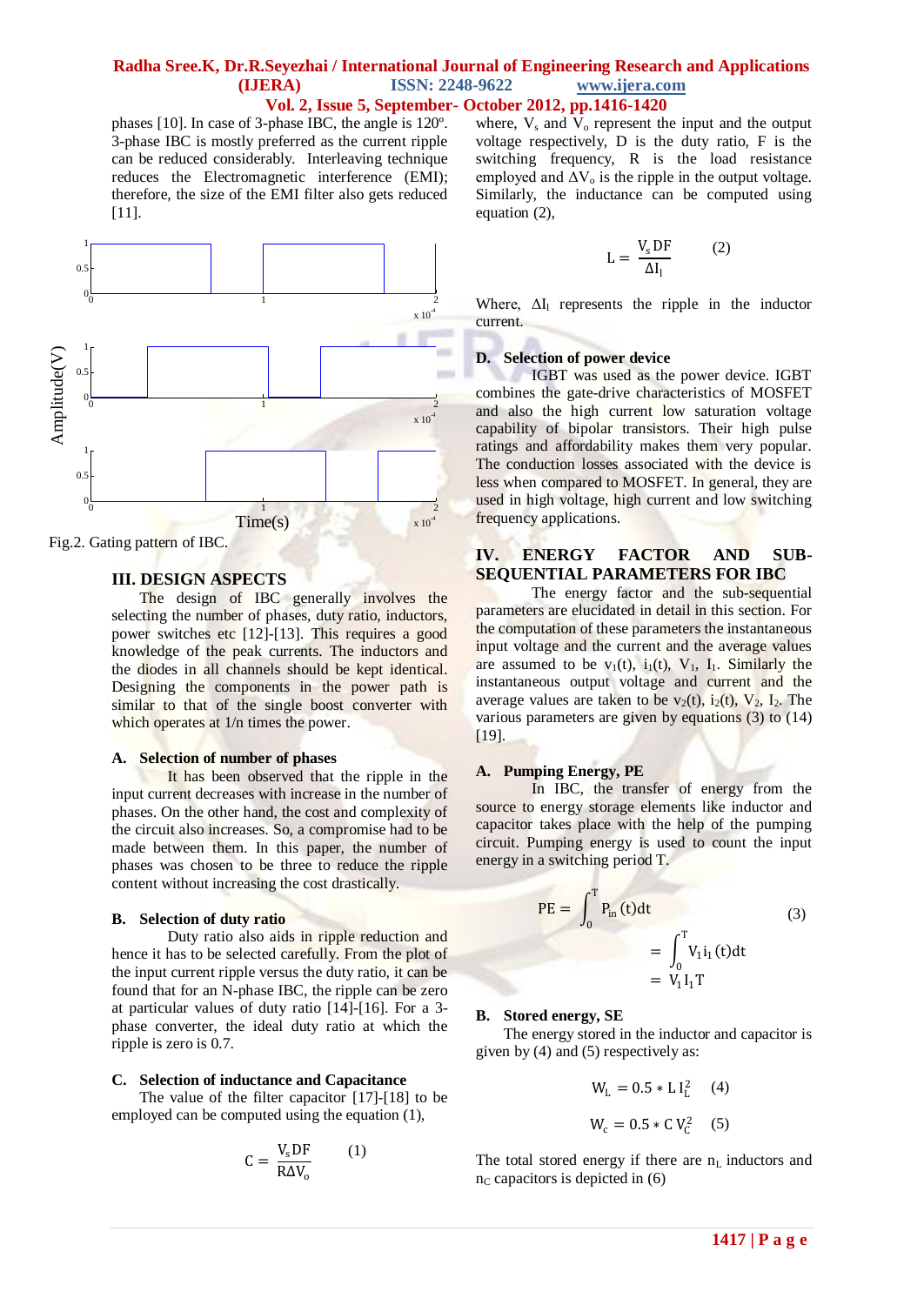**Radha Sree.K, Dr.R.Seyezhai / International Journal of Engineering Research and Applications (IJERA) ISSN: 2248-9622 www.ijera.com**

 **Vol. 2, Issue 5, September- October 2012, pp.1416-1420**

$$
SE = \sum_{j=1}^{n_L} W_{L_j} + \sum_{j=1}^{n_C} W_{C_j}
$$
 (6)

**C. Capacitor – inductor stored energy ratio, CIR**

The DC-DC converters are composed of inductors and capacitors. Therefore, CIR can be defined as:

$$
CIR = \, \frac{\sum_{j=1}^{n_C} W_{C_j}}{\sum_{j=1}^{n_L} W_{L_j}}
$$

 $(7)$ 

#### **D. Stored energy variation on inductors and capacitors, VE**

Considering the ripple in the inductor current, the variation of stored energy on the inductor is given by,

$$
\Delta W_{\rm L} = L I_{\rm L} \Delta i_{\rm L} \qquad (8)
$$

Where,  $\Delta i_L$  is the ripple in the inductor current. As the voltage across the capacitor has variation (ripple)  $\Delta v_C$ , the variation of the stored energy across the capacitor is:

$$
\Delta W_C = CV_C \Delta v_C \qquad (9)
$$

Hence the total variation in the stored energy is:

$$
VE_{n_{C} \atop j=1} \Delta W_{L_{j}} + \sum_{j=1}^{n_{C}} \Delta W_{C_{j}} \qquad (10)
$$

#### **E. Energy factor, EF**

=

Energy factor can be defined as the ratio of stored energy (SE) over pumping energy (PE). Being the most important factor of the converter, it is independent of k and is inversely proportional to the switching frequency, f.

$$
EF = \frac{SE}{PE}
$$
  
= 
$$
\frac{\sum_{j=1}^{n_L} W_{L_j} + \sum_{j=1}^{n_C} W_{C_j}}{V_1 I_1 T}
$$
 (11)

#### **F. Variation energy factor,**  $EF_V$

Energy factor and the variation energy factors are mainly used to analyze the characteristics of the converter. The variation energy factor can be defined as the ratio of variation of stored energy over the pumping energy.

$$
EF_{V} = \frac{VE}{PE}
$$
  

$$
\frac{\sum_{j=1}^{n_{L}} \Delta W_{L_{j}} + \sum_{j=1}^{n_{C}} \Delta W_{C_{j}}}{V_{1} I_{1} T}
$$
 (12)

#### **G. Time constant, τ**

=

The transient process of the converter can be described using the time constant. It is given as:

$$
\tau = \frac{2T * EF}{1 + CIR} (1 + CIR
$$
 (13)  

$$
+ \frac{(1 - \eta)}{\eta}
$$

If there is no power loss in the converter, the efficiency, ŋ can be taken as one.

#### **H. Damping time constant,**  $\tau_d$

The damping time constant also describes the transient process of the DC-DC converter. The oscillation response for unit step or impulse interference can be estimated using this parameter. It is given as:

$$
= \frac{2T * EF}{1 + CIR} * \frac{\tau_d}{\eta + CIR(1 - \eta)}
$$
(14)

Ŋ=1 if there are no power losses in the converter.

#### **I. Time constant ratio, ξ**

Also, used to analyze the transient process of the converter and is given as:

$$
\xi = \frac{\tau_{\rm d}}{\tau} = \frac{\text{CIR}}{\eta (1 + \text{CIR} \frac{1 - \eta}{\eta})^2}
$$
 (15)

CIR>1 and hence, when the power loss is higher, the time constant ratio gets smaller.

## **V. SIMULATION RESULTS**

The simulation of the three phase interleaved boost converter was carried out using MATLAB/SIMULINK. The parameters of the circuit are shown in table I.

#### TABLE-I

Parameters of the Interleaved boost converter

| Parameters                     | Values |
|--------------------------------|--------|
| Inductance, L                  | 1mH    |
| Capacitance, C                 | 1000uF |
| Load Resistance, R             | 5 Ohms |
| Switching Frequency, f         | 10kHz  |
| Duty Ratio, k                  | 0.7    |
| Input Voltage, V <sub>s</sub>  | 30V    |
| Output Voltage, V <sub>o</sub> | 99.13V |
| Voltage transfer gain, M       | 3.33   |
| Inductor current, $I_L$        | 21.11A |
| Input Current, $I_1$           | 66.35A |
| Load Current, $I_2$            | 19.83A |

The output voltage of the three phase IBC is shown in Fig.3. Voltage of magnitude 99.18V was obtained with  $k=0.7$ . The ripple in the output voltage was 0.111%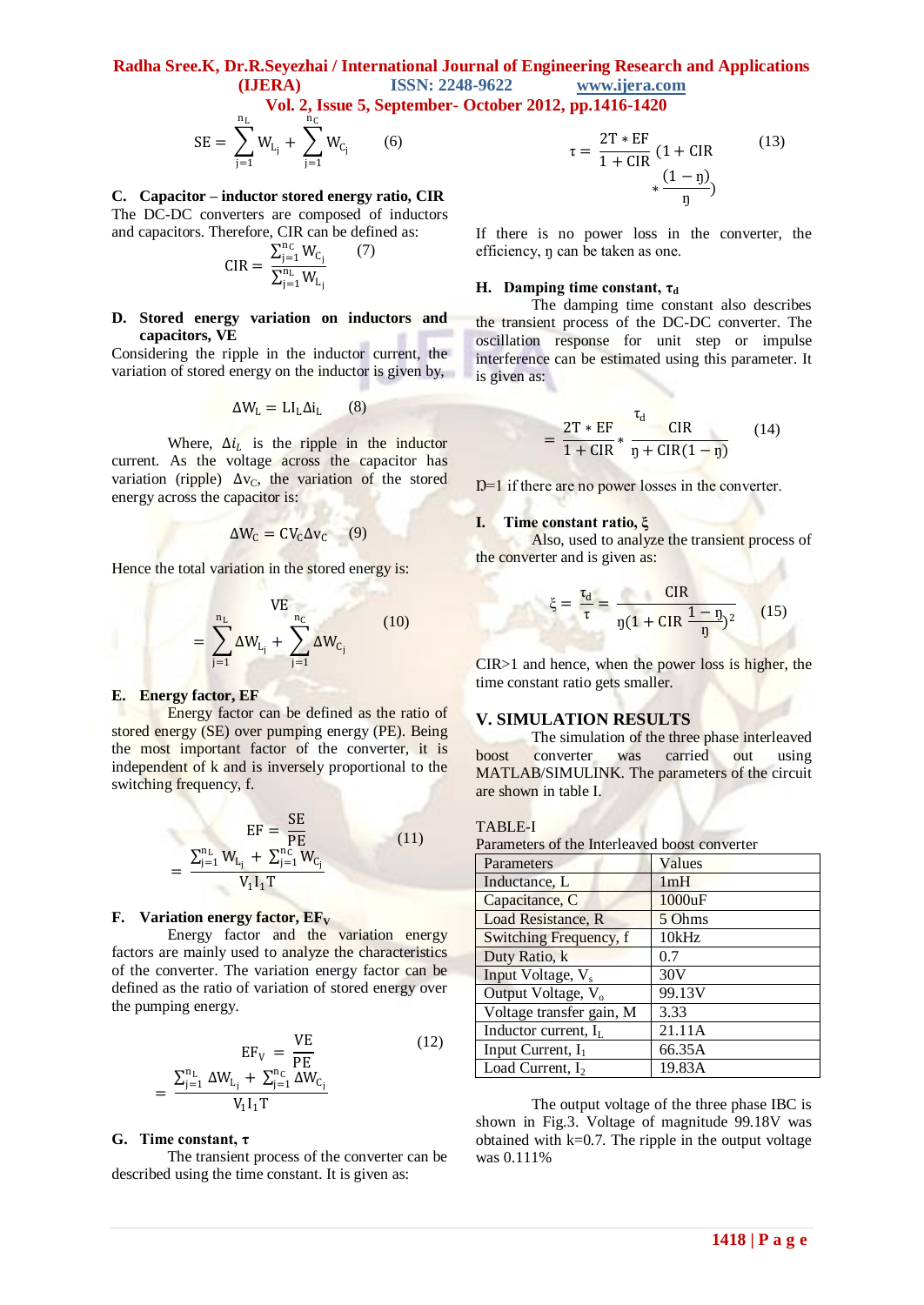# **Radha Sree.K, Dr.R.Seyezhai / International Journal of Engineering Research and Applications (IJERA) ISSN: 2248-9622 www.ijera.com Vol. 2, Issue 5, September- October 2012, pp.1416-1420**



The ripple in the input current has been analyzed for  $k > 0.5$  and  $k < 0.5$ . The ripple in the input current for k<0.5 is shown in Fig.4. The input current ripple for duty cycle of 0.4 was computed to be 0.9472%.

In order to minimize the ripple in the input current, k was chosen to be 0.7 for the three phase IBC. The percentage of ripple was computed to be 0.2714. The input current ripple for  $k > 0.5$  is shown in Fig.5.



The energy factor and the sub-sequential parameters were computed for the proposed three phase IBC and the values obtained are shown in Table – II

# TABLE-II

Energy factor and sub-sequential parameters

| Parameters              | Values            |
|-------------------------|-------------------|
| Pumping Energy, PE      | 0.19905J          |
| Stored energy in the    | 668.4mJ           |
| inductor                |                   |
| Stored energy in the    | 5J                |
| capacitor               |                   |
| Total stored energy, SE | 5.6684J           |
| Capacitor-Inductor      | 7.481             |
| stored energy ratio,    |                   |
| <b>CIR</b>              |                   |
| Time constant           | 733.6us           |
| Damping time constant   | $4.65$ ms         |
| Time constant ratio     | 6.3386            |
| Variation in stored     | 0.1203J           |
| energy in the inductor  |                   |
| Variation in<br>stored  | $\degree$ 0.0110J |
| energy in the capacitor |                   |
| Total variation<br>in   | 0.37191J          |
| stored energy, VE       |                   |
| Energy factor, EF       | 28.477            |
| Variation<br>energy     | 1.868             |
| factor, $EF_V$          |                   |

# **VI. CONCLUSION**

In this paper, a 3-phase interleaved boost converter was designed with the aim of reducing the input current ripple. The results obtained revealed that the current ripple was almost zero when IBC was operated with a duty ratio of 0.7. The energy parameters were also computed for the 3-phase IBC. The transfer function of the converter can be obtained using the computed values and further the response of the converter for a step input can also be studied.

#### **REFERENCES**

- [1] Yungtaek Jang and Milan M. Jovanovic, "A New Two-Inductor Boost Converter with Auxiliary Transformer", *IEEE Transactions on Power Electronics*, vol.19, no.1, pp. 169- 175, January 2004.
- [2] P. J. Wolfs, "A Current Sourced DC-DC Converter derived via the Duality Principle from the Half-bridge Converter", *IEEE Transactions Industrial Electronics*, vol. 40, no. 1, pp. 139-144, February 1993.
- [3] Roger Gules, L. Lopes Pfitscher and L. Claudio Franco, "An Interleaved DC-DC Boost Converter with Large Conversion Ratio", *IEEE International Symposium on Power Electronics*, 2003, ISIE'03, vol. 1, pp.411-416, June 2003.
- [4] K. C. Tseng, T. J. Liang, "Novel high Efficiency Step-up Converter", *IEEE Proc.*